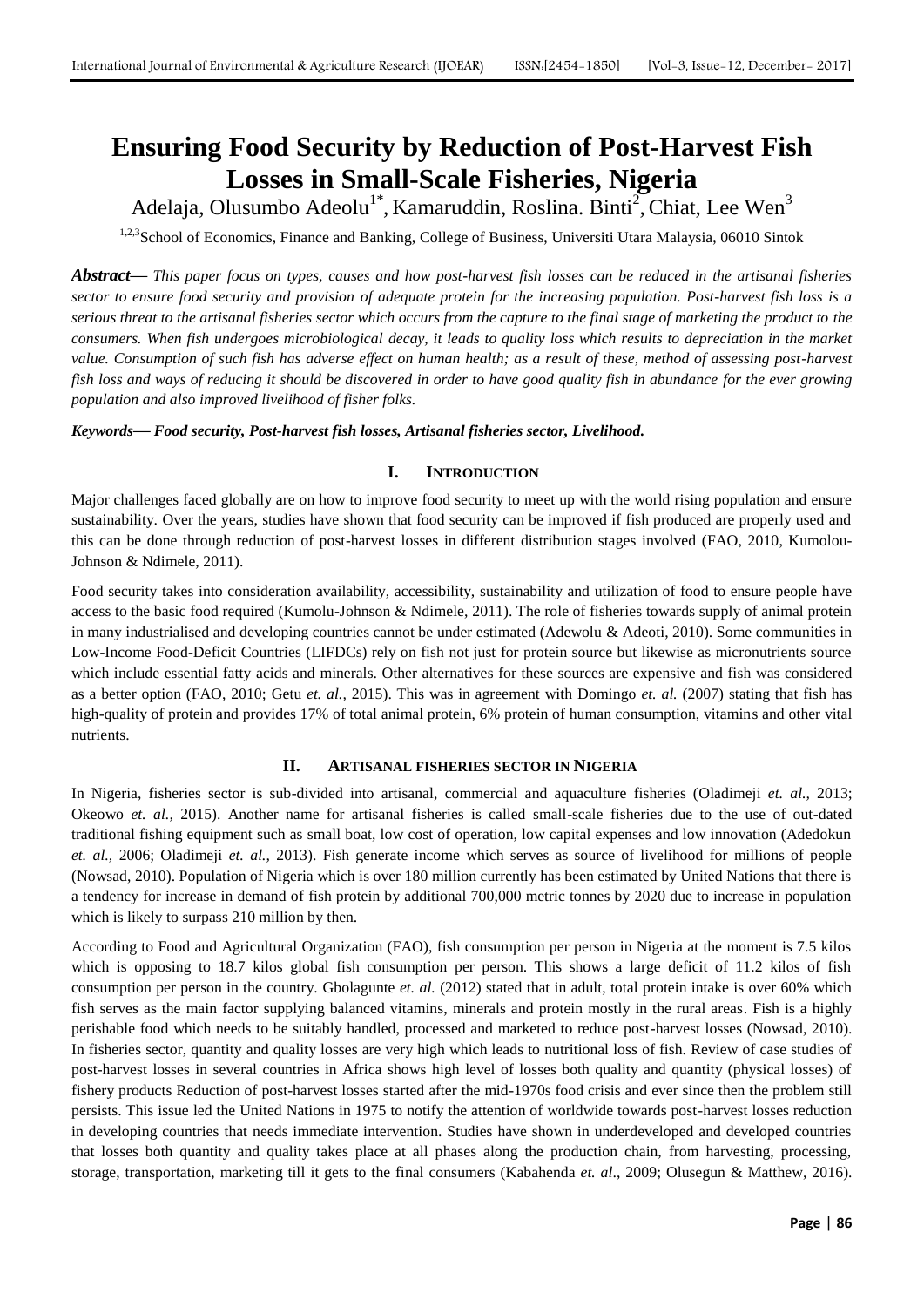Post-harvest losses reduction has commenced since the food crisis issue in mid-1970s and subsequently the problem continues. As a result of this, United Nations in 1975 seek immediate intervention globally towards reduction of post-harvest losses in developing countries (FAO, 1992; Patience & Campus, 2014). In 1992, meeting was held by Strategy for International Fisheries Research (SIFR) which concluded that developing a systematic approach for fish loss assessment should be the major concern of researchers (Ward, 1996, Mungai, 2014). Figure. 1 shows the three fisheries sub-sector where artisanal fisheries sub-sector account for over 80% of total fish production in Nigeria. But despite this, it is challenged with 30 – 50% post-harvest fish losses of landed weight (Adesehinwa *et. al.,* 2005; Emere & Dibal, 2013; Olusegun & Matthew, 2016). These losses as caused a serious threat to the artisanal fisheries sector in Nigeria. It occurs along the fish distribution chain from capture to marketing stage (Diei-Ouadi &Mgawe, 2011; Olusegun & Matthew, 2016). This issue has been a great concern especially to development practitioners whose main focus is to improve fisher's livelihood, processors, and marketers and ensure food security. FAO code of Conduct for Responsible Fisheries (CCRF) under Article 11.1 recognises the problem which fish loss poses and importance on loss reduction. In other to ensure that the supply shortage of 2.04 million metric tonnes which is as a result of wide gap between demand and supply is met, post-harvest fish losses needs to be reduced (Ward, 1998; Ibengwe & Kristofersson, 2012; CBN, 2014)



# **FIGURE 1: CHART SHOWING PERCENTAGE CONTRIBUTION OF EACH SECTOR TO FISH SUPPLY IN NIGERIA FROM 2005 – 2012 SOURCE: UNPUBLISHED FDF, AKINTOLA AND FAKOYA (2017)**

# **III. POST-HARVEST FISH LOSSES**

This refers to discarding of fish or selling of fish at relatively low price due to quality deterioration. This leads to potential loss of income for the fishers, processors and marketers. This also makes availability of fish to be reduced to consumers or fish with low quality value is supplied to them (Diei-Ouadi & Mgawe, 2011). It has been discovered that high level of postharvest losses occurs during handling, processing, storage, transportation and marketing of fish (Singh et. al., 2012; Rahman et. al., 2013). Losses are as a result of poor processing practices causing damage to the fish; insect infestation; inadequate packaging; lack of storage facilities; lack of good roads leading to damage of fish products (Diei-Ouadi & Mgawe, 2011; Mungai, 2014). Post-harvest fish loss has been seen as a constraint to planning at the state and country level due to lack of qualitative and quantitative data.

#### **3.1 Types of post-harvest fish losses**

There are three types of post-harvest fish losses physical losses, nutritional losses and economic losses (Ames, 1990; Eyo, 2001).

Physical losses of fish are majorly as a result of poor handling and discard of by catch at sea due to being small or will not attract good value (Olusegun & Matthew, 2016; Diei-Ouadi & Mgawe, 2011). It can be defined as fish loss either entirely or losses which involve certain parts of the fish through insects' infestation, theft of by animal predation (Eyo, 1997). Dried fish which have been infested by beetles or maggots or fish that fall into fire during smoking are all classified under physical loss (Eyo, 1997; Kumolu-Johnson & Ndimele, 2011).

Nutritional losses is defined as nutritional value loss of fish due to spoilage or exposure to high temperature during smoking causing deterioration of fish to the extent that it is not fit for human consumption. Nutritional values decreases in fish as its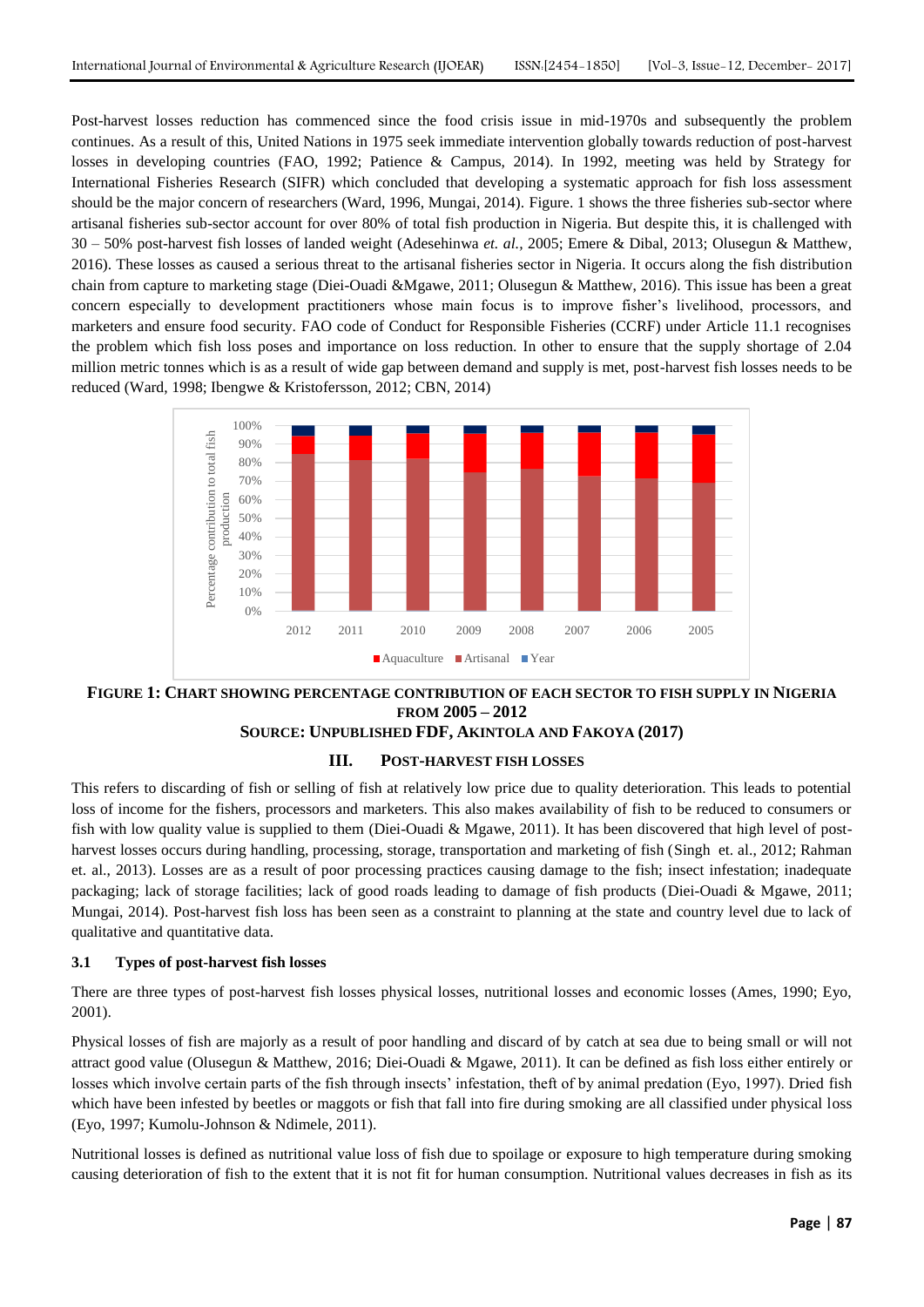spoils because degradation of protein occurs due to bacteria causing spoilage (Eyo, 1997; Kabahenda et. al., 20009; Getu et. al., 2015). Actions of bacteria on the fish produces harmful odours and becomes unattractive for consumption (Kumolu-Johnson & Ndimele, 2011).

Economic losses occur when fish which is meant for human consumption is downgraded due to spoilage which leads to decrease in value. This loss leads to physical and financial losses of product as a result of quality fish deterioration. This fish will be sold out at a lower price against the amount it ought to be sold. This is as a result of lack of appropriate preservation through use of ice for fresh fish, poor transportation and inadequate market information, processed fish are stored for a longer period of time which encourages spoilage to set in and fish degradation occur resulting to selling in low prices (Eyo, 1997; Diei-Ouadi & Mgawe, 2011; Hassan, Rahman, Hossain, Nowsad, & Hossain, 2013).

Market losses are caused due to shortage existing between demand and supply which leads to fish price changes. If there is a fall in fish price due to oversupply, marketers experience market loss (Mungai, 2014; Olusegun & Matthew, 2016).

# **3.2 Causes of post-harvest fish losses**

# **3.2.1 Fish spoilage**

Fish is highly perishable and spoils immediately after death as soon as rigor mortis sets in (Getu et. al., 2015; Mohammed, 2015; Adeyeye, 2016). Rigor mortis is the stiffening of fish muscle tissue which starts between  $1 - 7$  hours after death. The sum of duration is calculated to be between  $30 - 120$  hours while fish that are suffocated and not preserved with ice indicate shorter period of fish muscle toughening between 32 – 93 hours. Studies have shown that rigor mortis stays for a longer period when fish has utilized less muscular movement prior to death and refrigerated immediately (Huss, 1995; Cook, 2008; Santoso & Yasin, 2010). Prior to and throughout the rigor mortis stage, fish should be handled properly during catching, removal from the net, throwing of fish should be done with little bruise on board and anaesthesia should be given to the fish (Shim & Cho, 2014). Reviewed literatures explains that immediately fish dies, device used for defence stops while enzymatic, oxidative and bacteriological spoilage set in to cause deterioration of fish quality (Diei-Ouadi & Mgawe, 2011). Assessment of post-harvest losses studies revealed that fish losses of about 10 to 12 million tonnes per year is caused by spoilage while estimate shows that 20 million tonnes of fish are discarded at sea yearly (FAO, 2010, Kumolu-Johnson & Ndimele, 2011).

Findings have revealed that high temperature leads to fish spoilage at different stages of fish production particularly in the tropical countries. Activities of micro-organisms, protein and fat oxidation in the fish body is increased (Ababouch, 2005; Mungai, 2014). Also, Diei-Ouadi and Mgawe (2011) support the findings stating that high temperature of about  $20^{\circ}$ C create avenue for fish spoilage while low temperature of  $5^{\circ}$ C slows down bacteria activity and spoilage rate. Signs of fish spoilage include slime formation, texture changes and discoloration with time and off-odours detection. Olusegun and Matthew (2016) revealed that high fish spoilage at the landing site was a s result of poor handling practices by the fishers. It was discovered that no washing, gutting and clean storage of fish was done on board or at the landing site.

#### **3.2.2 Time**

Studies by Bataringaya (2007) indicated that delay of fish arrival at the landing site in respect to time also cause fish rejection due to microbial growth. Rate of spoilage increase when landed fish are not iced immediately before selling to the middlemen. This is in agreement with Diei-Ouadi and Mgawe (2011) findings which stated that fresh fish spoilage rate is influenced by time and hours spent in the fishing nets. Also, Bolorunduro, Adesehinwa and. Ayanda, (2005) and Kumolu-Johnson and Ndimele, (2011) stated that time in between fish catch and preservation preparation also leads to fish losses. According to Abbas, Saleh, Mohamed & Lasekan,(2009) several biological and chemical changes occur in the dead fish immediately after capture which is likely to lead to rejection for consumption as a result of spoilage and being harmful to human health. Mungai (2014) suggested that fishermen should reduce the fishing cycle length in order to reduce post-harvest losses and also use ice on-board and adequate training should be provided on fish handling practices to reduce post-harvest losses.

#### **3.2.3 Infrastructural facilities**

According to Ghaly, Dave, Budge and Brooks (2010) over 30% of landed fish landed are lost due to bacterial activity as a result of lack of storage facilities and ice for preservation. This leads to softness of fish flesh or watery or tough and dry once bacterial spoilage set in. The fish becomes putrid and inedible for human consumption. Literatures (Kwangwa and Odongkara, 2005; Tesfay & Teferi, 2017) specified that lack of facilities, lack of awareness, poor transportation and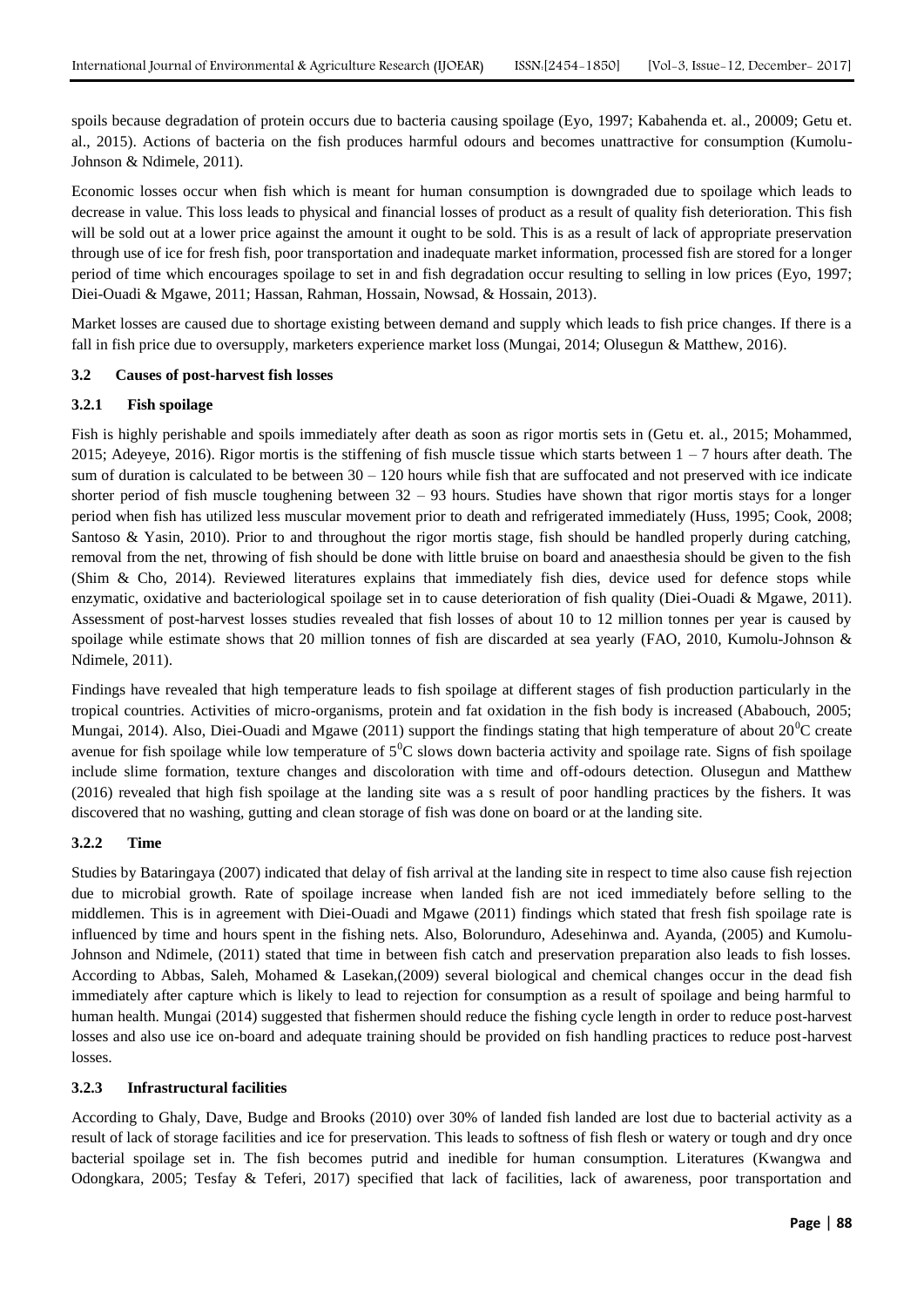inaccessibility of ice are also part of what leads to fish losses. Table 1 shows the different stages and causes of post-harvest fish losses.

|                             | STAGES AND CAUSES OF POST-HARVEST LOSSES IN FISH PRODUCTION |                       |
|-----------------------------|-------------------------------------------------------------|-----------------------|
| <b>Stage</b>                | <b>Causes</b>                                               | <b>Loss type</b>      |
| Fishing                     | Fishing involving use of harmful methods such as            |                       |
|                             | poison, dynamite which result to harvesting of              |                       |
|                             | damaged fish                                                |                       |
|                             | When fishing gear is set for a long period                  | Physical              |
|                             | resulting to fish spoilage before gear is hauled.           |                       |
|                             | Fish discarded as bycatch or fall from the net              | Physical              |
| Fish on board               | Exposure of fish to high ambient temperatures at            | Physical, Nutritional |
|                             | sea during delay of landing of fish.                        |                       |
|                             | Degut, wash and chill the fish on board is not              | Nutritional           |
|                             | done                                                        |                       |
|                             | Mistakenly stepping on fish leads to physical               | Physical, Nutritional |
|                             | damage                                                      |                       |
| Unloading of fish           | Lack of hygienic practices causing contamination            | Nutritional           |
|                             | Falling of fish from the basket on to the shore             | Physical              |
|                             | Fish exposed to high ambient temperature and                | Nutritional           |
|                             | kept on the ground for a long bargaining time               |                       |
| Fresh fish marketing        | Lack of insulated container and inadequate                  | Physical, Nutritional |
|                             | application of ice                                          |                       |
|                             | During<br>extra-large<br>catches,<br>inadequate             | Physical, Nutritional |
|                             | preservation capacity e.g. processing equipment,            |                       |
|                             | ice                                                         |                       |
|                             | Traders deliberately delayed purchasing of fish             | Nutritional           |
| During<br>processing<br>and | Processing of spoilt or poor quality fish                   | Physical, Nutritional |
| packaging                   |                                                             |                       |
|                             | Infestation of blowfly through processing of fish           | Physical, Nutritional |
|                             | under unhygienic conditions                                 |                       |
|                             | Over smoking or burning of fish due to                      | Physical, Nutritional |
|                             | uncontrollable heat intensity during processing             |                       |
|                             | Unsupervised drying of fish on ground, rocks or             | Physical, Nutritional |
|                             | herbs                                                       |                       |
|                             | Inadequate packaging method leading to fish                 | Physical, Nutritional |
|                             | breakage                                                    |                       |
| Storage                     | Spoilage caused by growth of mould making fish              | Nutritional           |
|                             | damp                                                        |                       |
|                             | Insect infestation on fish during storage                   | Physical, Nutritional |
|                             | Fish discoloration due to chemical changes                  | Nutritional           |
|                             | Inadequate storage facilities                               | Physical, Nutritional |
| Distribution                | Fish breakage during transportation                         | Physical              |
|                             | Breakdown of transport vehicles resulting to                | Physical, Nutritional |
| Ι.                          | delays and inaccessibility of production areas.             |                       |
| Marketing                   | Inadequate cold-storage facilities and lack of ice          | Physical, Nutritional |
|                             | Selling of fish delay                                       | Nutritional           |
|                             | Fish supply to the market at the wrong time                 | Market                |
|                             | Low purchasing power of consumers<br>$\overline{p \cdot q}$ | Market                |
|                             |                                                             |                       |

**TABLE 1 STAGES AND CAUSES OF POST-HARVEST LOSSES IN FISH PRODUCTION**

*Adopted from Diei-Ouadi and Mgawe (2011)*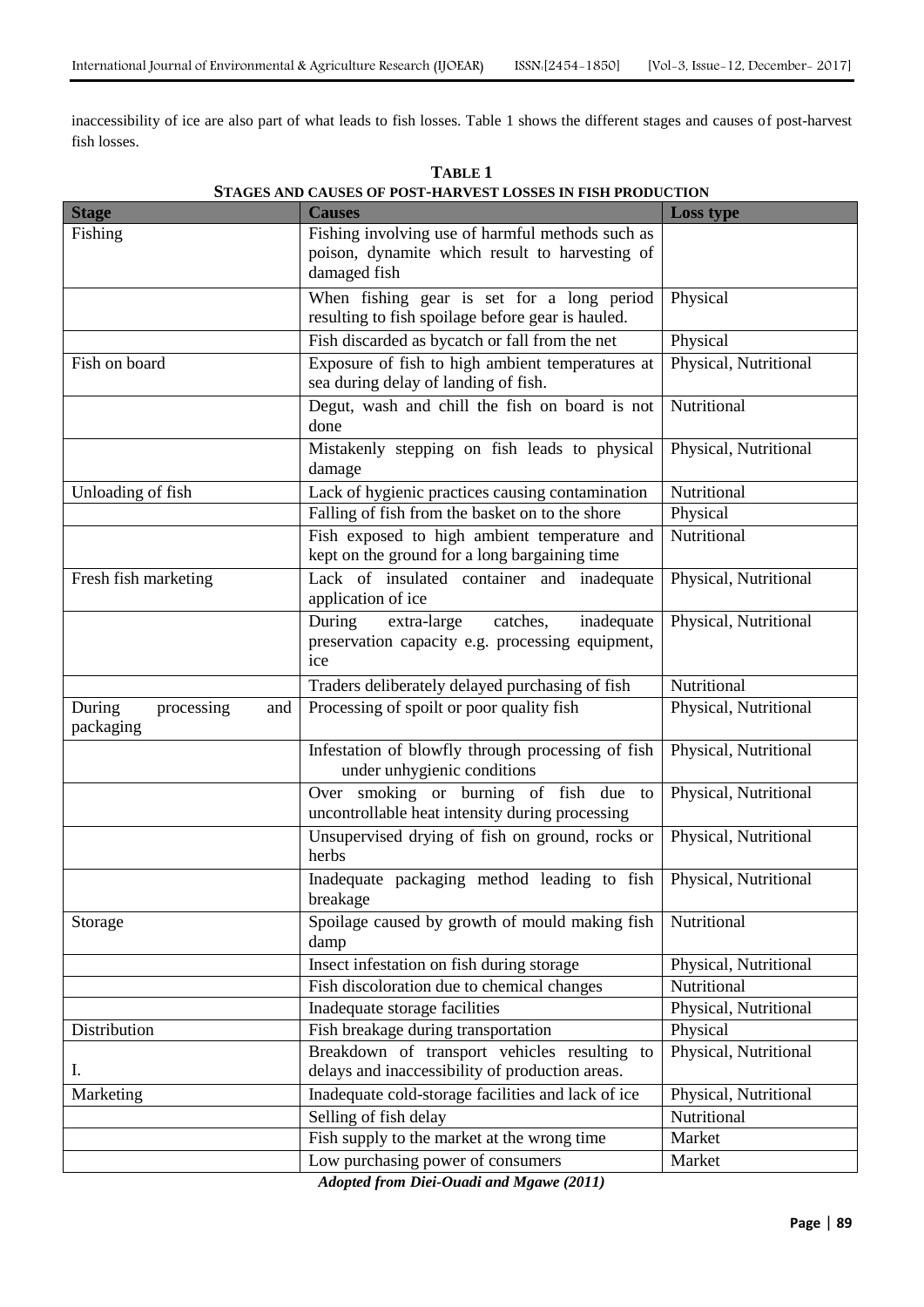#### **3.3 Ways of reducing post-harvest fish losses**

Reduction of post-harvest losses in fisheries sector becomes paramount after understanding the causes and stages at which it occurs in order to proffer solution. Handling practices is one of the major point of reducing fish post-harvest losses. According to Huss (1994) and Kyangwa and Odongkara (2005) the major practice for safeguarding fish quality and safety is through fish handling. This is in agreement with Das, Kumar, Debnath, Choudhury and Mugaonkar (2013) stating that fish quality depends on the handling method used during landing, processing, storage, packaging and transportation. Careful methods will retard spoilage, reduce losses and improve the quality of the marketed produce. Quality of fish and safety is the major concern of consumers which can be achieved through adequate hygienic practices among fishermen and fish processors (Balasubramaniam, Charles & Krishna, 2009; Singh et. al., 2012). Also, Olusegun and Matthew (2016) revealed that reduction of fishing time to minimum of 12 hours will help the fish caught to remain in good condition. In addition, good handling practices of fish on board by washing, gutting and storing in clean containers will help to reduce losses.

#### **IV. CONCLUSION**

Fishermen needs to be trained on proper fish handling and hygiene to ensure food safety production. Provision of infrastructural facilities such as cold storage equipment, processing facilities and good road network to maintain good quality of fish and ease transportation. Ice should be provided for fishermen during capture and landing in order to preserve the fresh fish for a longer period of time. Also access to loan/subsidies should be provided for fisher folks which will help to boost fish production level. Intervention regarding fisheries related policy on post-harvest loss should be set by the government to cover the future development of the fishery.

#### **REFERENCES**

- [1] Abbas, K. A, Saleh, A M., Mohamed, A, and Lasekan, O. (2009). The relationship between water activity and fish spoilage during cold storage: *A review; Journal of Food, Agriculture* &*Environment* 7 (3&4): 86 -90.
- [2] Adewolu, M.A. and A.J. Adeoti, (2010). Effect of mixed feeding schedules with varying dietary crude protein levels on the growth and feed utilization of *Clariasgariepinus* (Burchell, 1822) fingerlings*. J. Fish. Aquat. Sci.,* 5: 304-310.
- [3] Adeyeye, S.A. (2016). Traditional fish processing in Nigeria: a critical review. *Nutrition & Food Science*, *46*(3).
- [4] Balasubramaniam, S., J. Charles and Krishna Srinath(2009). Adoption of hygienic practices at Fish Landing Centres and Markets. *Fish. Technology.* 46: 177-184
- [5] Bolorunduro, P.I., Adesehinwa, A.O.K. and. Ayanda, J.O. (2005). Adoption of Improved Fish Preservation Technologies in Northwestern Nigeria. Tropicultural, 23: 117-123.
- [6] Cook, D. G. (2008). The effects of harvesting procedures on physiological and biochemical properties of Chinook salmon (Oncorhynchustshawytscha) white muscle prior to and during frozen storage.
- [7] Diei-Ouadi, Y.and Mgawe, Y. I. (2011). Post-harvest fish loss assessment in small-scale fisheries: A guide for the extesion officer. *FAO Fisheries and Aquaculture Technical Paper.* 93p.
- [8] Domingo, J. L., Bocio, A., Falcó, G., and Llobet, J. M. (2007). Benefits and risks of fish consumption: Part I. A quantitative analysis of the intake of omega-3 fatty acids and chemical contaminants. *Toxicology*, *230*(2), 219-226.
- [9] FAO.(2010). Fisheries and aquaculture topics: Food security and fisheries. Topics Fact Sheets. Text by Peter Manning, FAO Fisheries and Aquaculture Department, Rome.
- [10] Gbolagunte, G. D., Salvador, A. F., and Enoghase, J. S. (2012). Evaluation of the microbial load on smoked fishfrom some markets in Ogun state, Nigeria. *African Journal of Microbiology Research*, *6*(7), 1376-1379.
- [11] Getu, A., Misganaw, K., andBazezew, M. (2015). Post-harvesting and Major Related Problems of Fish Production. *Fisheries and Aquaculture Journal*, 6: 154.
- [12] Ghaly, A. E., Dave, D., Budge, S., and Brooks, M. S. (2010). Fish spoilage mechanisms and preservation techniques: review. *American Journal of Applied Sciences*, *7*(7), 859.
- [13] Hassan, M. N., Rahman, M., Hossain, M. M., Nowsad, A. A. K. M., and Hossain, M. B. (2013). Post-Harvest Loss and Shelf Life of Traditionally Smoked Shrimp Products Produced in Bangladesh. *World*, *5*(1), 14-19.
- [14] Huss, H. H. (1995). *Quality and quality changes in fresh fish* (No. 348). Food & Agriculture Org.
- [15] Ibengwe, L., and Kristófersson, D. M. (2012). Reducing Post-Harvest Losses of the Artisanal Dagaa (Rastrineobolaargentea) Fishery in Lake Victoria Tanzania: A Cost Benefit Analysis. Fisheries Training Programme 52pp.
- [16] Kabahenda, M. K.,Omony, P., and Hüsken, S. M. C. (2009). Post-harvest handling of low-value fish products and threats to nutritional quality: a review of practices in the Lake Victoria region. *Fisheries and HIV/AIDS in Africa: Investing in Sustainable Solutions, The World Fish Center*.
- [17] Kumolu-Johnson, C.A. and A.A. Jimoh, (1997). Quality assessment of fresh and frozen *Oreochromisniloticus* (Trewavas) in some markets in Niger State, Nigeria. J. Prospects Sci., 1: 145-148.
- [18] Mohammed, A. E. I. E. (2015). *Post-harvest hazards at Khartoum and Almourda Fish markets* (Doctoral dissertation, UOFK).